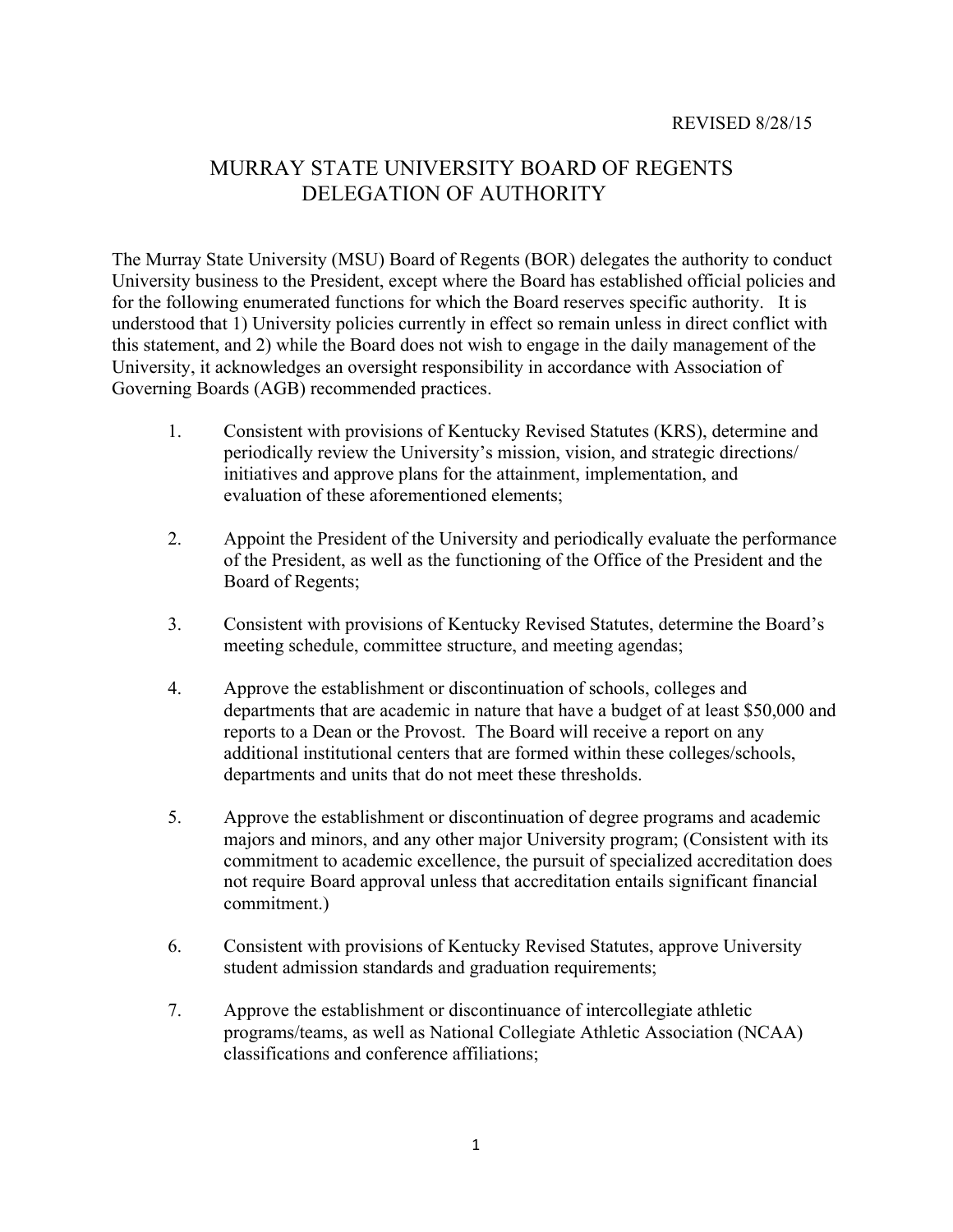- 8. Approve the promotion of faculty and the awarding of tenure to faculty pursuant to existing policies;
- 9. Establish the compensation/benefits for the President and approve the appointments of and compensation/benefits for Vice Presidents and academic Deans. The Board will be apprised of new upper level administrative positions added to the organizational structure and will receive reports of appointments to positions between the Vice President and Dean levels made outside of the regular budget cycle;
- 10. Consistent with provisions of Kentucky Revised Statutes, approve changes to compensation/benefit policies for faculty and staff.
- 11. Approve new employment contracts made outside of the regular budget cycle, and approve all personal services contracts totaling more than \$50,000. In addition, the Board will be notified of all personal services contracts between \$10,000 and \$50,000 before they are submitted to the Legislative Research Commission (LRC). Upon review, individual Board members may request that these be held for approval at the next Board meeting.
- 12. Approve annual operating budget which includes Education and General and auxiliary budgets. Approve issuance of any bonds pursuant to the Kentucky Revised Statutes.
- 13. Approve any "program statement" that may be prepared for a capital construction project requiring approval by the Kentucky General Assembly prior to implementation of the program statement. The Board will also approve major renovations of executive offices, the Presidential residence and other similar projects which will exceed \$25,000.
- 14. Review auditing proposals, select the external auditors and approve the University's contract with the external auditors. Approve the appointment of the General Counsel and Internal Auditor at the appropriate meeting of the Board as determined by the Board Chair;
- 15. Receive and accept summaries of internal audit and compliance reports; If a significant issue with a report is discovered, the Audit and Compliance Committee of the Board could request additional information.
- 16. Approve University real property and facilities' leases under which 1) the University is the lessee if the annual rental is in excess of \$100,000 or 2) the University is the lessor of University real property or facilities and the lease has a non-cancellable term exceeding one year. No additional approval will be required if an approved lease is renewed pursuant to the same terms and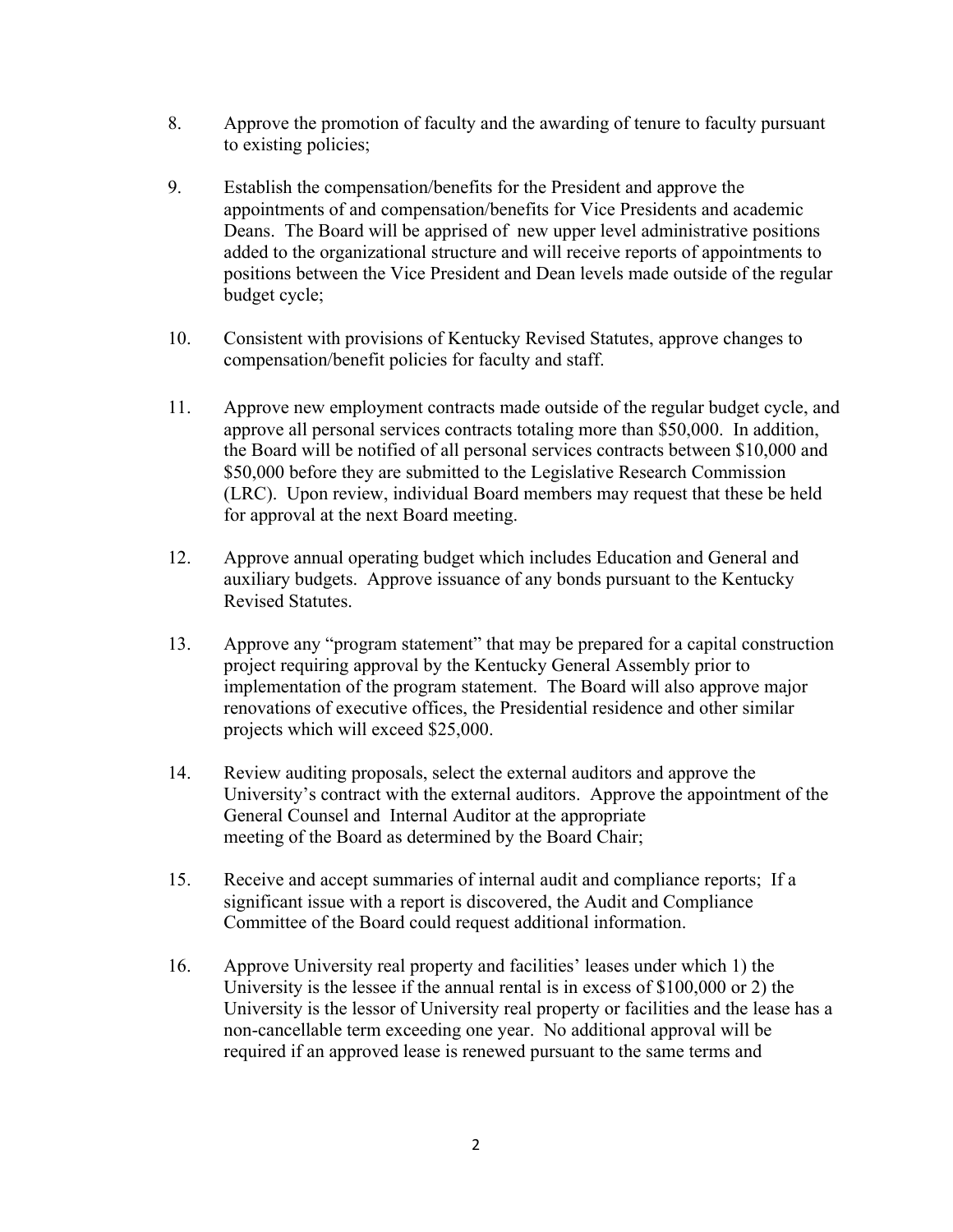conditions but the Board will be advised of any such renewal. A listing of all leases will be provided to the Board annually. Approve the granting of permanent easements which could adversely impact University operations;

- 17. Approve the transfer or acquisition by purchase of title to real property.
- 18. The Board will approve major contractual agreements that affect the overall operation of the university while allowing the administration to manage the routine and repetitive contractual options;
- 19. Approve investment policies;
- 20. Approve capital projects, as defined by Kentucky statutes and which require approval by the Kentucky General Assembly, prior to the commitment of funds. Prior to moving forward, all projects costing over \$200,000 and up to the threshold denoted by Kentucky statute should be reviewed by the Board Chair and the President and a determination made in terms of those projects requiring further Board approval.
- 21. Receive, accept and approve a report of donated gifts-in-kind (non-cash) of more than \$10,000 and approve gifts-in-kind (non-cash) of more than \$25,000. Approve substantial matching funds for grants that require University commitments in addition to those already provided in unit budgets;

Reasoning: Routinely when grants are submitted, the in-kind support must be identified and approved at that time. Current process of approval has involved the Dean and other supervisors. The timing of the needed approvals is critical to meet the grant submission guidelines.

- 22. Approve rates for tuition, mandatory fees, and room and board;
- 23. Approve conduct codes and procedures for disciplinary action, except as may be otherwise provided by the Board;
- 24. Approve the awarding of degrees, including honorary degrees;
- 25. Approve the naming of facilities and memorials;
- 26. Approve funding priorities to be presented to the legislature and, where appropriate, determine institutional priorities and significant public policy and advocacy positions;
- 27. In the event of an emergency or in the event immediate action is in the best interests of the University, the President, after consultation with the Board Chair,